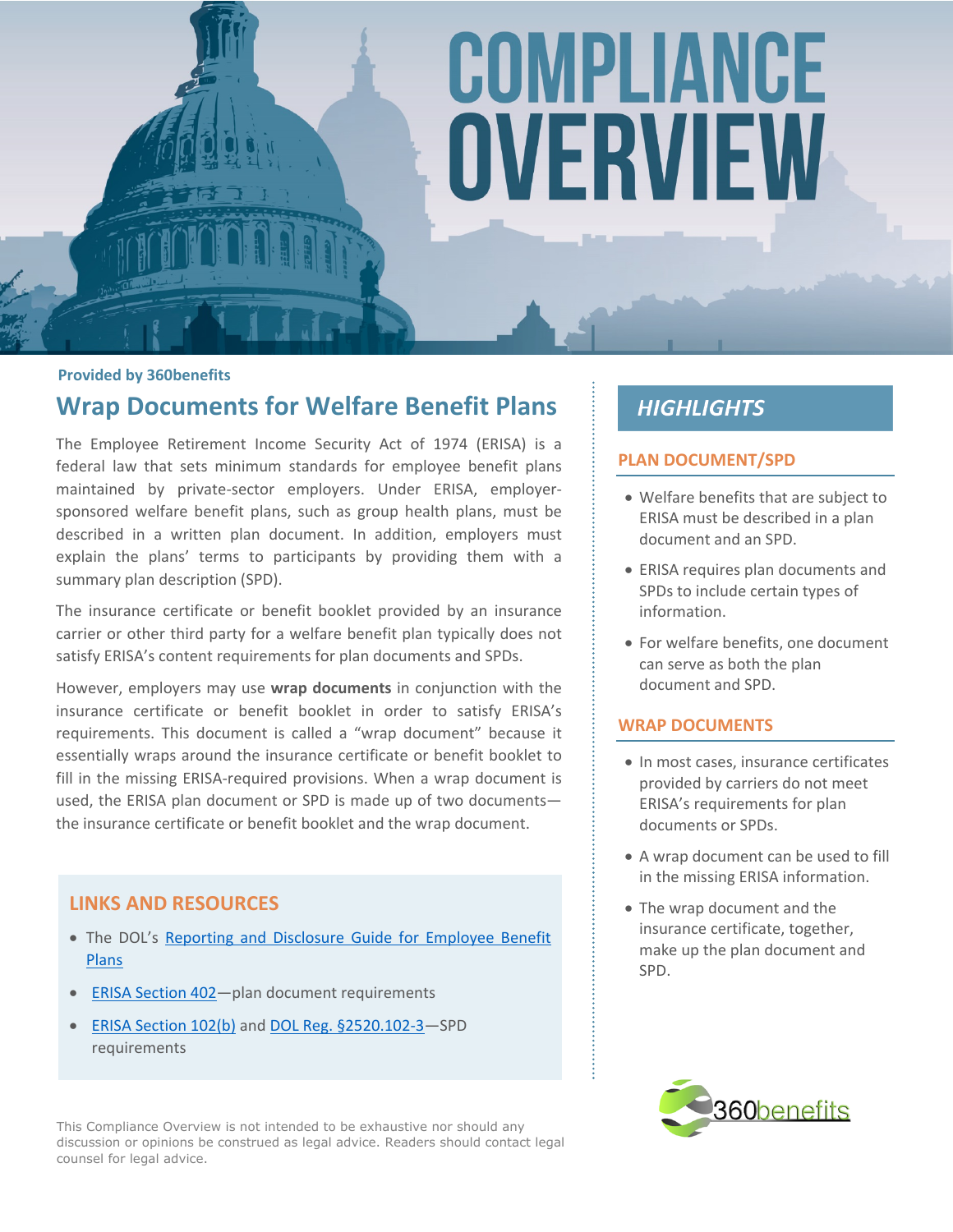#### **ERISA COVERAGE**

#### *Covered Employers*

ERISA applies to virtually all private-sector employers that maintain welfare benefit plans for their employees, regardless of the size of the employer. This includes corporations, partnerships, limited liability companies, sole proprietorships and nonprofit organizations.

**ERISA exempts only two types of employers**

Employee benefit plans maintained by **governmental employers** are exempt from ERISA's requirements. This exemption includes plans maintained by the federal, state or local (for example, a city, county or township) governments.

**Church plans** are also exempt from ERISA. A church plan is any employee benefit plan established or maintained by a church or by a convention or association of churches that is exempt from tax under Section 501 of the Internal Revenue Code (Code), and that has not made an election under Code Section 410(d) to be subject to ERISA.

**Small employers are subject to ERISA's requirements**, unless they meet the exemption for governmental employers or churches.

#### *Welfare Benefit Plans*

Many employment plans or programs that provide nonretirement benefits to employees are considered employee welfare benefit plans that are subject to ERISA. To qualify as an ERISA plan, there must be a plan, fund or program that is established by the employer for the purpose of providing ERISA-covered benefits (through the purchase of insurance or otherwise) to participants and their beneficiaries.

| ERISA generally applies to the following common employee benefits, regardless of whether they are b |  |
|-----------------------------------------------------------------------------------------------------|--|
| insured or self-funded:                                                                             |  |

- Medical, surgical or hospital benefits;
- Dental and vision benefits;
- Prescription drug benefits;
- Health reimbursement arrangements (HRAs);
- Health flexible spending accounts (FSAs);
- **Group life insurance benefits;**
- Wellness programs (when medical care is provided);
- **•** Employee assistance plans (when medical care is provided);
- Disability benefits, if insured or funded other than as a payroll practice; and
- Disease-specific coverage (for example, cancer policies).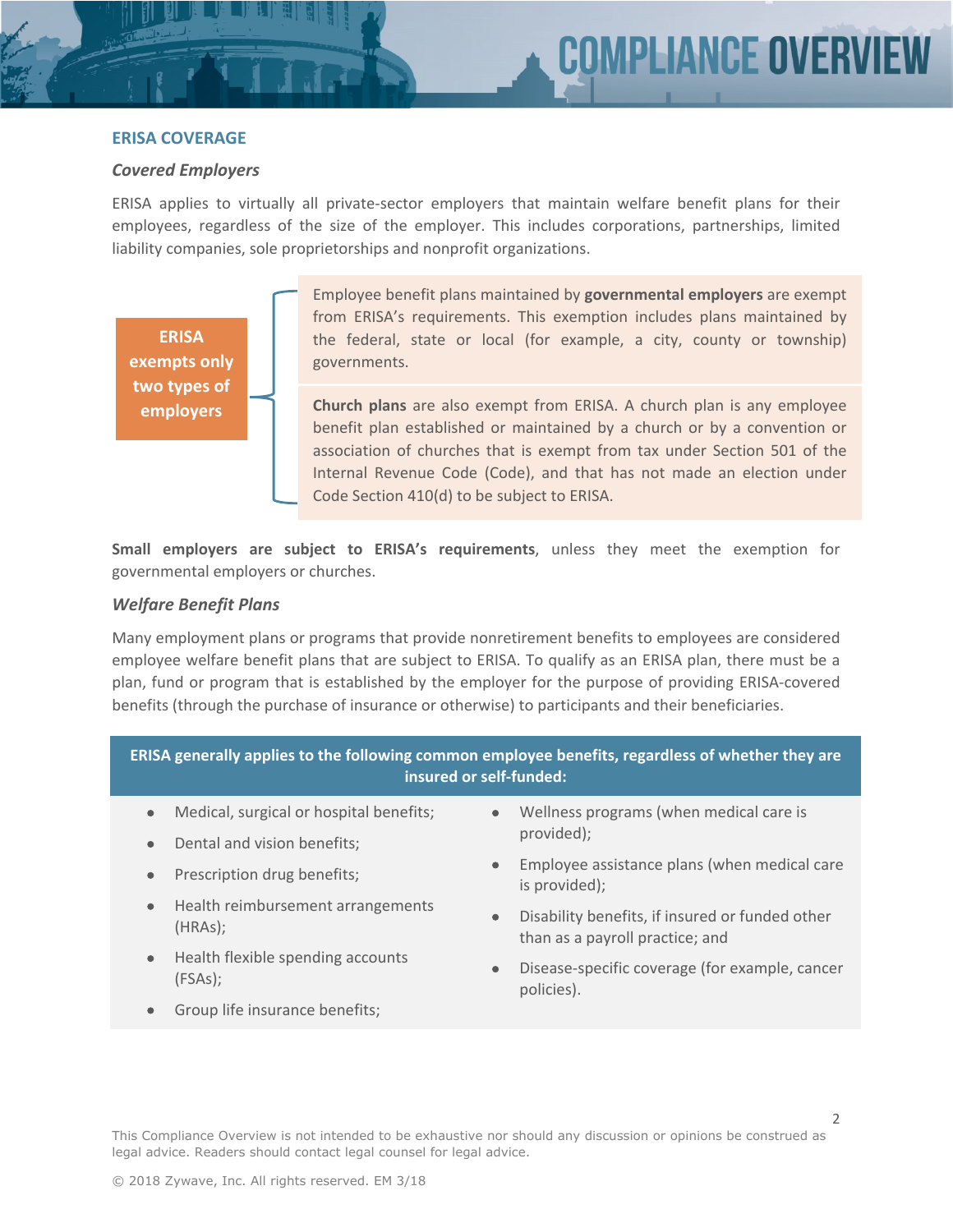#### **WRITTEN PLAN DOCUMENT**

ERISA requires welfare benefit plans to "be established and maintained pursuant to a written instrument." Thus, an employer's welfare benefit plans must be described in a **written plan document**. There is no small employer exception to ERISA's plan document requirement.

ERISA does not require that a plan document be in any particular format. However, there are several topics that must be addressed in the written plan document for a welfare benefit plan. For example, the plan document must address:

Benefits and eligibility;

Plan amendment and termination procedures;

- Funding of benefits;
- Procedures for allocating and delegating plan responsibilities;
- Designation of named fiduciary; and
- Required provisions for group health plans, such as COBRA rights and HIPAA compliance.

#### *Does the Booklet Prepared by the Insurer or TPA Qualify as a Plan Document?*

In general, the detailed coverage document (or certificate of coverage) provided by an insurance carrier for a welfare benefit does not contain all of the information required by ERISA for a plan document. For example, while carrier certificates include detailed benefit information, they generally do not designate plan fiduciaries or provide procedures for amending or terminating the plan. Thus, the carrier's certificates, on their own, are not ERISA-compliant plan documents. Benefit booklets provided by TPAs for self-insured welfare benefits may also fail to include the ERISA-required information for plan documents.

#### **WRAP DOCUMENTS**

A **wrap document** is a relatively simple document that supplements existing documentation for a welfare benefit plan (for example, an insurance certificate or benefit booklet). This document is called a wrap document because it essentially wraps around the certificate or booklet to fill in the missing ERISArequired provisions. Because the wrap document incorporates the insurance certificate or benefits booklet by reference, the plan's benefit provisions continued to be governed by the terms of those documents.

When a wrap document is used, the ERISA plan document is comprised of two pieces:

1

2

The **insurance certificate or benefits booklet**, reflecting many of the plan's important terms and requirements; and

The **wrap document** that fills in the ERISA-required information that is missing from the insurance certificate or benefits booklet.

This Compliance Overview is not intended to be exhaustive nor should any discussion or opinions be construed as legal advice. Readers should contact legal counsel for legal advice.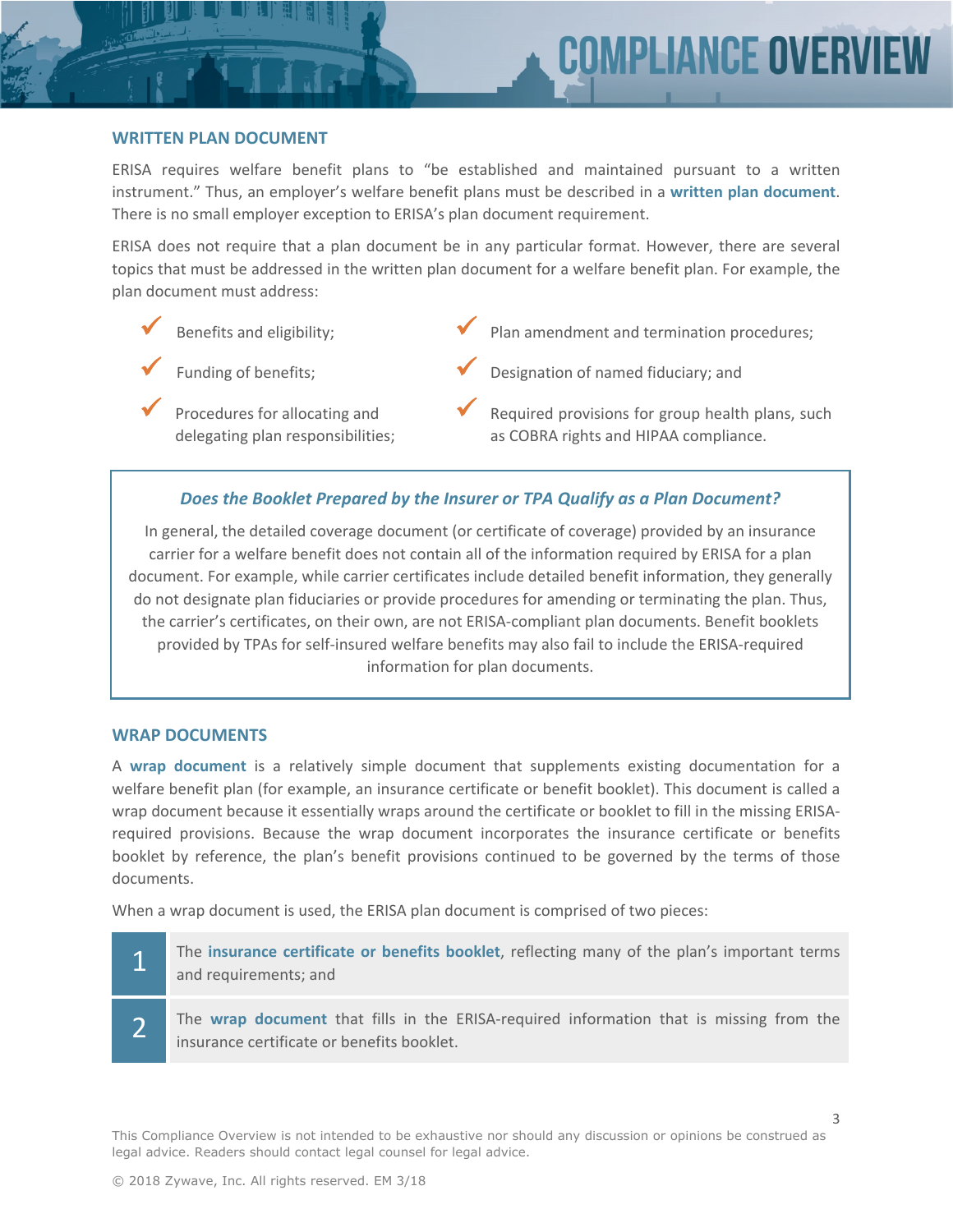#### **MEGA WRAP PLANS**

Wrap documents can be used to combine more than one welfare benefit under a single plan, which is sometimes referred to as a "mega wrap plan" or an "umbrella plan." For example, a wrap document could be used to bundle medical benefits, dental benefits, disability coverage and an HRA under one single ERISA plan. This document would wrap around all the third-party documentation (for example, insurance certificates or benefit booklets) to include the missing ERISA provisions and combine the benefits into one plan.

The decision of whether to combine (or bundle) welfare benefits often depends on how it will affect the Form 5500 filing obligation.

- For larger employers, combining different benefits together may simplify the annual reporting requirement because only one Form 5500 will be required for the bundled plan.
- For smaller employers, however, each benefit offered as a separate plan may qualify for the Form 5500 exemption for small plans. Combining the benefits together under a bundled plan might cause the plan to exceed the threshold for small plans, which would trigger the Form 5500 filing requirement.

#### **SUMMARY PLAN DESCRIPTIONS**

Virtually all welfare benefit plans that are subject to ERISA must provide participants with an SPD, regardless of the size of the sponsoring employer. An SPD is a document that is provided to plan participants to explain their rights and benefits under the plan document. ERISA also includes detailed content requirements for welfare benefit plan SPDs.

In general, a carrier's insurance certificate will not include all the information that must be included in an SPD under ERISA. A benefit booklet prepared by a TPA may also fail to include the ERISA-required information for SPDs. To create an SPD in this situation, an employer can use a wrap document (wrap SPD) that includes the ERISA-required information that the certificate or booklet prepared by the insurer or TPA does not include. In this scenario, the wrap SPD and the insurance certificate or booklet, together, make up the plan's SPD. To comply with ERISA, both the wrap SPD and the insurance certificate or booklet must be distributed to plan participants by the appropriate deadline.

Thus, a welfare benefit plan can have a wrap plan document and a wrap SPD, with both of these ERISA documents being comprised of the underlying insurance certificate or benefits booklet and also a wrap document that fills in the missing ERISA-required information.

Also, some ERISA welfare benefit plans only have one wrap document, which serves as the plan document and is also distributed to plan participants as the SPD. When one wrap document is used, it must comply with ERISA's content requirements for plan documents and SPDs, and it must be written in

*Form 5500 Exemption*— Small welfare plans are exempt from the Form 5500 filing requirement if they have fewer than 100 covered participants and their benefits are insured or unfunded.

COMPLIANCE OVERV

 $\Delta$